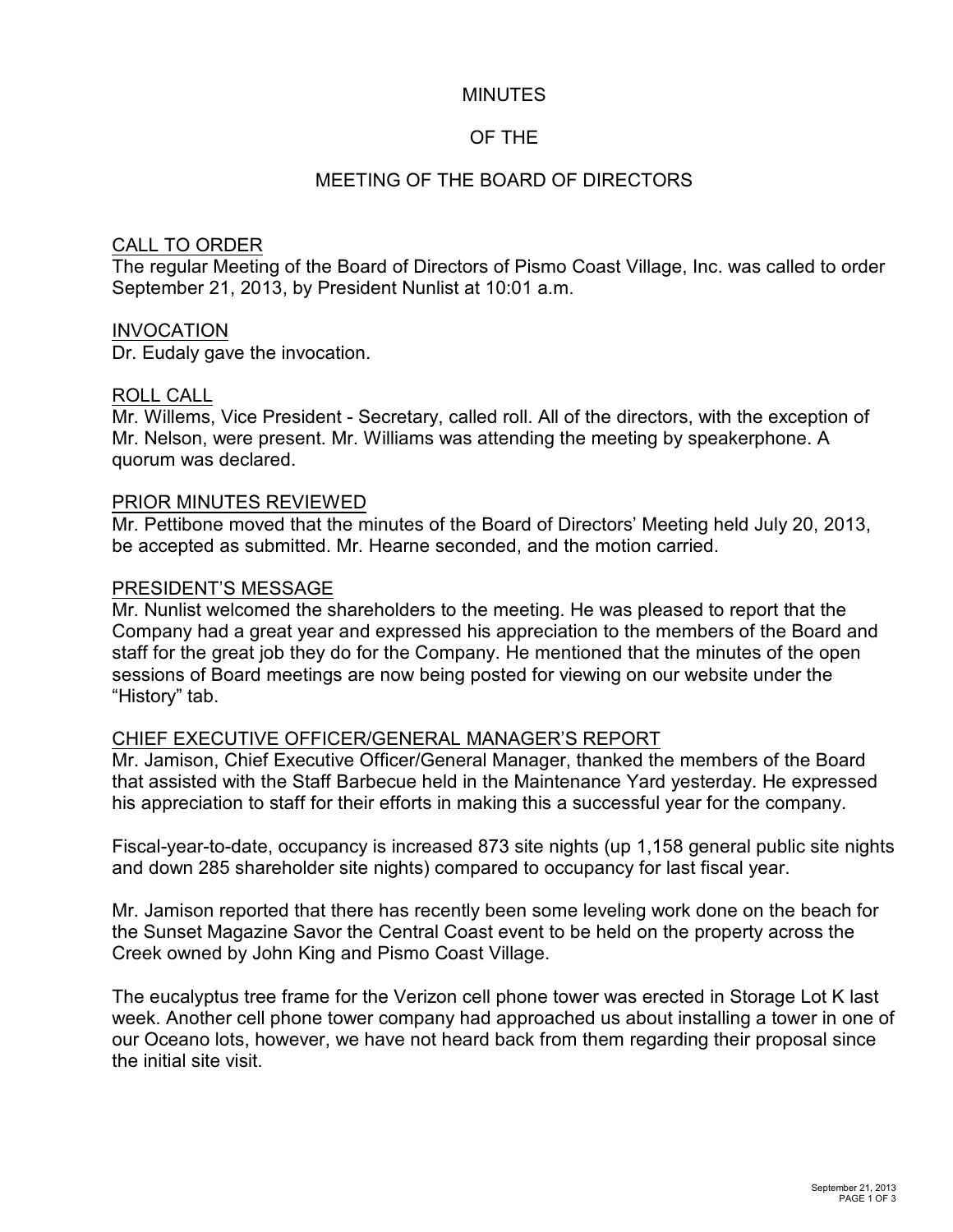Mr. Jamison used a laptop computer and big-screen television to show how to locate the minutes of board meetings and SEC reports posted on the [www.pismocoastvillage.com](http://www.pismocoastvillage.com) website. He showed the views of the video surveillance cameras which record activity in the resort and mentioned how useful the footage has been. He talked about the new surveillance system installed in Storage Lot K which has night vision capability. These cameras observe all motion or breaches in K-Lot and are being monitored by an outside company during specified nighttime hours. He also reported that we have entered into temporary agreements with A-RV Storage for the rental of twenty spaces in Self-Storage Lot H, and with Trailer Hitch to store 50 to 70 of their RV inventory in K-lot. We have also laid down a dust control material on the roads in K-lot.

Mr. Jamison reported that two days ago he received some good news regarding the proposed bridge across Pismo Creek, which was contained in a 125-page document entitled "a Mitigated Negative Declaration for the Pismo Creek Estuary Seasonal Bridge." He reviewed some of the history behind this effort and the different agencies involved. The document states that the proposed bridge would be a 350-feet long by eight-feet wide interlocking module pontoon-style floating pedestrian bridge with handrails. The primary location presented in the report shows that the bridge would be installed at Beach Access Gate #2. The State would be responsible for installing the bridge during the summer season, taking it down in the winter season, and storing it on their property when it is not in use. Pismo Coast Village's responsibility would be to purchase the bridge itself, which is expected to cost between \$100,000 and \$150,000. Discussion continued. Mr. Jamison said, if everything goes well, there is a good chance we will have the bridge available by next summer.

## PERSONNEL & COMPENSATION/BENEFITS COMMITTEE REPORT

Mr. Hughes, Chair, on behalf of the Personnel and Compensation/Benefits Committee, reported to the Board of Directors for Pismo Coast Village, Inc. and the shareholders present that the Company has extended a five-year employment contract with Jay Jamison, along with a five-year renewal option. He was pleased to report that Mr. Jamison graciously accepted the Company's contract offer. This announcement was met with a round of applause.

## FINANCE COMMITTEE REPORT

Mr. Hardesty, Chair, said his committee met this morning and reviewed the financial statement for the period ending August 31, 2013. He was pleased to report that income is up and expenses are down, and the Company is having an excellent year. The Committee also reviewed the Operating Budget and Capital Expenditures Budget for Fiscal Year 2013/2014. The Committee will present the budgets for adoption during Closed Session.

## OPERATIONS COMMITTEE REPORT

Mr. Plumley, Chair, said that the Operations Committee met this morning. During their meeting, the Committee discussed the plan to replace the perimeter fence along Dolliver Street/Highway One. Mr. Plumley will present the Committee's recommendations on the project during Closed Session. Also discussed was the utilization of one of our properties, and that discussion will be presented during Closed Session. The Committee recommended that, during the registration process, all guests checking in must present identification cards, etc., to confirm identity. The rationale behind this is to help protect shareholders' time from unauthorized usage. The Committee also reviewed the guest comment surveys for the current period, and Mr. Plumley was pleased to report that there were no negative comments.